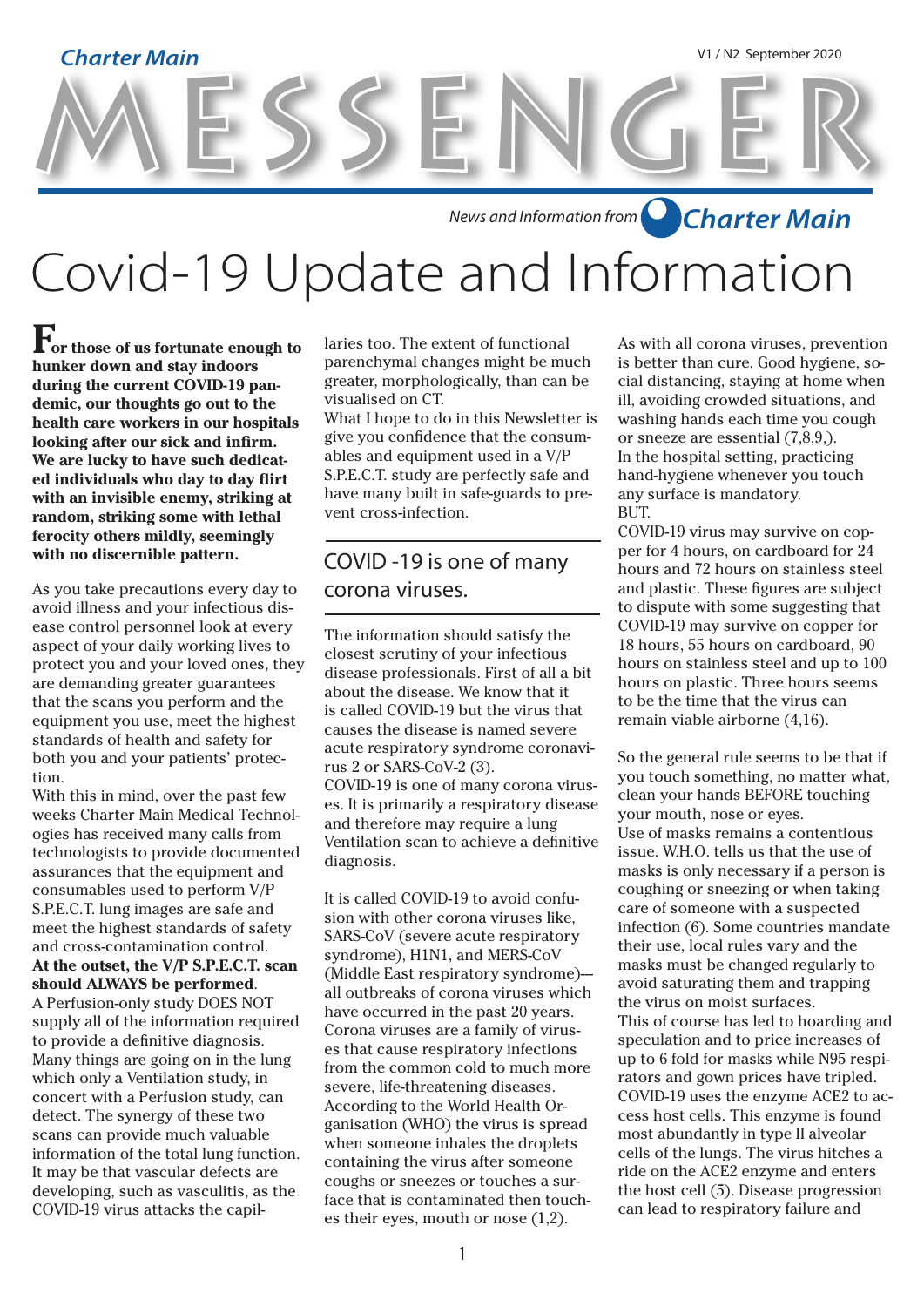#### death.

The standard method for testing is reverse transcription polymerase chain reaction (rRT-PCR), (10) though one Chinese study found that CT scans showed ground-glass opacities in 56% of patients but 18% showed no radiological findings (11).

The corona virus is about 125 nano-meters in diameter. However, it often travels in biological aerosols through coughing and sneezing and in this instance the COVID-19 virus and its carrier aerosol may measure between 500 nano-meters and 3,000 nano-meters  $(13)$ .

The size of Technegas particles have been estimated by Senden et al. at between 30 to 60 nano-meters (14). Lemb et al. established that the Technegas particles were between 60 and 160 nano-meters in size and settled on average size of 97 nano-meters (15). It would be safe to therefore assume that the size of a Technegas particle is probably around 100 nano-meters but may be much smaller depending on the efficiency of the production process.

The Technegas generator has a non-return valve preventing internal contamination of the generator and it is virtually impossible for air to be blown back into the generator. The single use, disposable consumables in the Venti-Set kit are the interface between the Technegas generator and the patient. There are several important points to make about the kits:

1) Non-return valve. The kits ALL have a non-return valve to prevent the possibility of contaminating the generator (see diagram below)

2) The HEPA filter within the Vent-medis consumable complies with the standard and filters 99.99985% of all particulates (specifications of the HEPA filter available upon request). As mentioned above, the size of a Technegas molecule is of the order of 100 nano-meters. The size of a COVID-19 virus is of the order of 125 nano-meters (up to 500 nano-meters and more as an aerosol). Additionally, IF Technegas was getting through the H.E.P.A. filter, the camera room would be contaminated VERY quickly. It therefore stands to reason that since this DOES NOT occur and a particle the size of Technegas is trapped in the filter that

a virus bigger than the Technegas molecule should also be trapped. The HEPA filter works by capturing microbes, dust and particulates. The filter consists of a complicated mix of filaments and fibres that carry a static charge which attracts microbes and particles like a magnet. On their way through the filtration system the particles are captured and retained in the filter. In addition, Brownian Motion occurs further adding to the entrapment process (13).

ONLY ARGON AND AIR ESCAPE INTO THE ATMOSPHERE!!!

3) Another point to make is the larger diameter of the tubing used in the Vent-medis consumable. This may seem trivial BUT these COVID-19 patients and, for that matter all patients with a compromised respiratory system, find breathing difficult and the larger tubing allows for greater patient comfort.

4) And finally the issue of "social distancing" must be addressed.

a) Technegas requires the patient to breathe only two or three times to achieve the required count rate in the lung. This is in comparison to several minutes using conventional swirlers or DTPA devices. This reduces the risk of contamination for staff

b) It is possible that a mask can be strapped to the mouth of a COVID-19 suspected patient and that the patient is then ventilated by use of the Easy-Breather whereby the staff member could be safely at the required distance while the patient breaths.

c) A separate room could be established for patients suspected of carrying the COVID-19 virus. Specially trained staff could then perform the V/P S.P.E.C.T. scan.

d) If dramatic Ventilation changes are indeed occurring in real practice, and this is yet to be established, before being detected on CT, then a small dose of Technegas could be administered initially and perhaps a Planar scan performed. If there are no abnormal features seen then a normal V/P S.P.E.C.T. scan can follow as it would be unlikely that the patient is carrying the COVID-19 virus. These investigations await an intrepid investigator!!

e) The remote delivery button on the Technegas generator could

also be used. The patient could be made ready, mask strapped to them and Technegas remotely administered.

f) Finally, a Perfusion-only scan still requires the technologists to inject patients.

Finally, we have to bear in mind the situation we may be facing: A patient, who does not know that he or she is carrying the COVID-19 virus enters the doctor's office coughing, sneezing and spluttering. He or she opens and closes doors and touches things while in the waiting room like books then pays for the service and keys in their P.I.N. They may be referred to a specialist hospital for further tests like a V/P S.P.E.C.T. lung scan. All the while, while they may be symptomless, they are infectious as the virus incubates and they are spreading it whenever they breathe or touch anything.

In the scanning room, once again, whether patients are adhering to social distancing regulations or not, if they are elderly requiring assistance to get onto and off tables for the scan, staff can only be protected by adhering to the rules themselves. I hope that the points made in this letter make a difference to your daily lives and TAKE CARE.

#### **REFERENCES**

*1. Q & A on coronaviruses (https://www. who.int/news-room/q-a-detail/q-a-coronaviruses). World Health Organisation. 11 February 2020*

*2. Coronavirus Disease 2019(COVID-19)-Transmission (https://www. cdc. gov/coronavirus/2019-ncov/prepare/transmis- sion.html).*

*3. Gorbalenya A E (11 February 2020). Severe acute respiratory syndrome-related coro*navirus-The species and its variants, a state*ment of the Coronavirus Study Group. bioRxiv doi:10.1101/2020.02.07.937862 (https://doi.org/1 0.1101%2F2020.02.07.937862).*

*4. New Coronavirus stable for hours on surfaces (https://www.nih.gov/news-events/ news-releases/new-coronavirus-stable-hours-surfaces).*

*5. Zhang H, Penninger JM, Zhong N, Slutsky AS, "Angiotensin –converting enzyme 2 (ACE 2) as a SARS-CoV-2 receptor: molecular mechanisms and potential therapeutic target". (https://www.ncbi.nlm.nih.gov/pmc/articles/ PMC7079879).*

*6. "When and how to use masks." (https://www.who.int/emergencies/diseases/ novel-coronavirus-2019/advice-for-public/whenand-how-to-use-masks).*

*7. Centers for Disease Control. "Coronavirus Disease 2019 (COVID-19): Prevention and Treatment" (https://www.cdc.gov/coronavirus/ about/prevention.html)*

*8. World Health Organisation. "Advice for*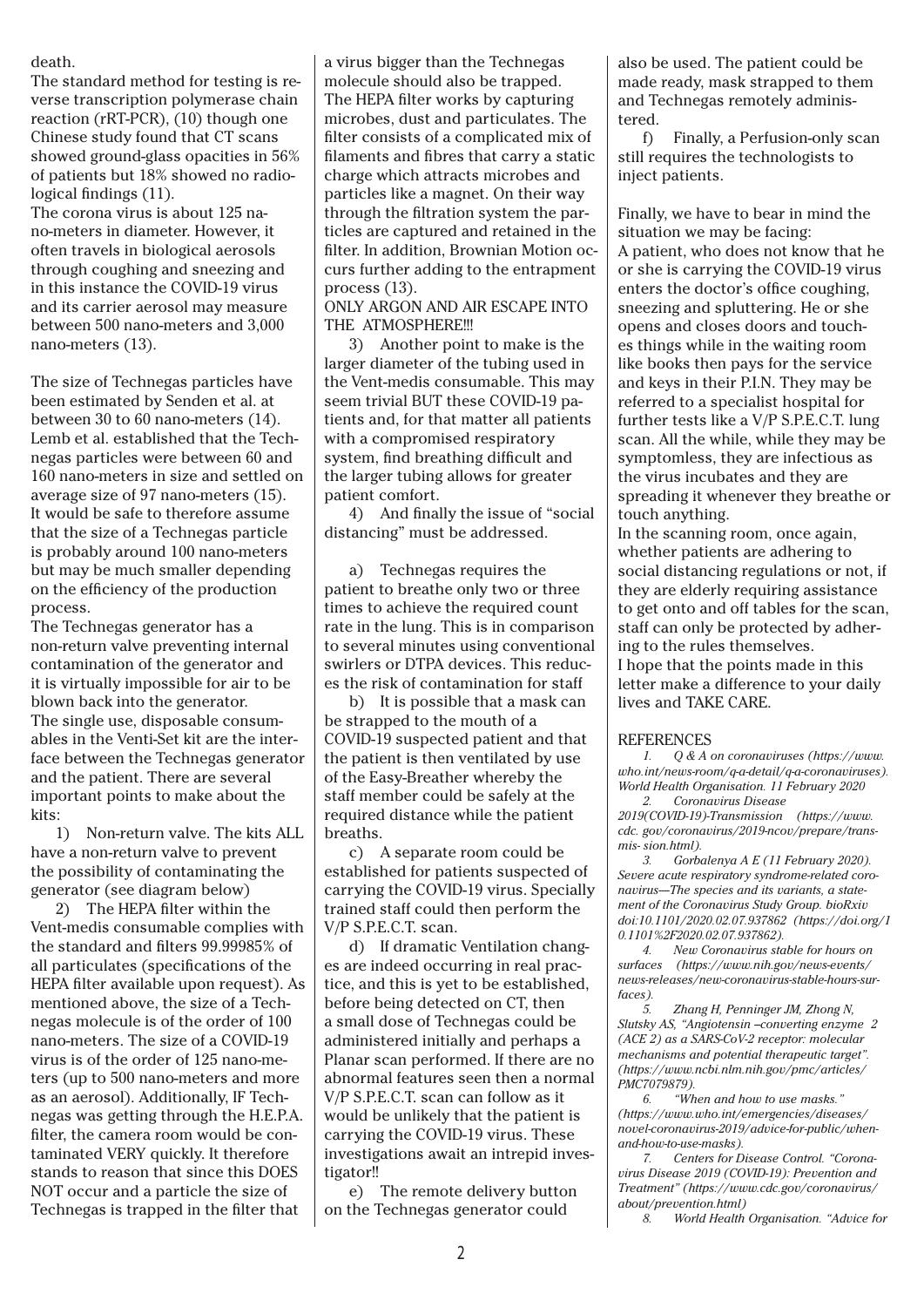# From Charter Main *Medical Technologies*

Charter Main Medical Technologies is a medical technology company established to provide Imaging Solutions to the medical community.

Its aim is to provide options to support your nuclear medicine imaging business with respect to the purchase of:

- 1. Vent-medis disposable kit for Ventilation scintigraphy a cost-effective generic medical device manufactured and CE registered in Europe used to deliver a lung imaging agent, 'Technegas', to patients in a V/P S.P.E.C.T. imaging study.
- 2. Software to assist the interpretation of V/P S.P.E.C.T. lung imaging (coming soon).
- 3. Service and maintenance of your Technegas generators.

While Charter Main Medical Technologies is a new company, it has aligned itself, through strategic distributor arrangements, with some of the largest service providers globally. In Australia and New Zealand, it is represented exclusively by Landauer Australia P/L which will provide the services and products needed by nuclear medicine specialists in performing imaging studies.

Charter Main Medical Technologies, as represented by Landauer Australia P/L will ensure that your old and reliable Technegas generators will be maintained at full functional capacity and performance levels through our services.

Charter Main Medical Technologies will also provide you with discounted and cost-effective Vent-medis kits, a disposable, single-use-only medical device to deliver the radio-labelled lung imaging pseudogas (Technegas) into your patients' lungs. Vent-medis kits have a large, high purity crucible of 0.3mL capacity and pure carbon contacts and all are TGA registered (ARTG No: 319260).

IN MOST INSTANCES YOUR OLD TECHNEGAS GENERATOR CAN BE REINSTATED AND BROUGHT BACK TO FULL FUNCTIONAL CAPACITY AND CHARTER MAIN MEDICAL TECHNOLOGIES HAS THE EXPERTISE AND KNOWLEDGE TO MAINTAIN YOUR EQUIPMENT.

The Technegas Generators are robust devices designed and manufactured to operate for many, many years when professionally serviced and maintained.

In conclusion, if you are cost conscious regarding your lung imaging infrastructure and costs of consumables (Vent-medis sets), then Charter Main Medical Technologies looks forward to providing you with excellent and proven maintenance and repair services.

*Yours truly, Your Dedicated*  **Charter Main Support Team**

*Public (https://www.who.int/emergencies/disease/novel-coronavirus-2019/advice-for-public).*

*9. "My Hand-Washing Song: Read- ers Offer Lyrics For A 20 SecondScrub" (https://www. npr.org/sections/goatsandsoda/2020/03/17/814221hand-washing-song-read-*

*ers-offer-lyrics-for-a-20-second-scrub)*

*10. 2019Novel Coronavirus (2019-n CoV) Situation Summary (https://www.cdc.gov/corona- virus/2019-ncov/summary.html)*

*11. Guan WJ, Ni ZY, HU Y, Liang WH, Ou CQ, He JX et al. "Clinical Characteristics of Coronavirus Disease 2019 in China" The New England Journal of Medicine. Massachusetts Medical Society. Doi:10.1056/nejmoa2002032 (https:// doi. org/10.1056%2Fnejmoa2002032).*

*12. Bernheim A, Mei X, Huang M, Yang Y,*

*Fayad ZA, Zhang N et al. Chest CT Findings in Coronavirus Disease-19 (COVID-19): Relationship to Duration of Infection. Radiology: 200463. Doi:10.1148/radiol.2020200463 (https://doi. org/10.1148%2Fradiol.2020200463)*

*13. Do HEPA air purifier filter out the COVID-19 virus? https://www.vaniman.com/dohepa-air-prifiers-filter-out-the-covid-19-virus/*

*14. Senden T, Burch W, et al: The Physical and Chemical Nature of Technegas: Journal of Nuclear Medicine: 1327-1333. September 1997*

*15. Lemb M, Oei TH, Eifert H, Guther B: European Journal of Nuclear Medicine, 20:576-579*  *(1993)*

*16. van Doremalen N, Bushmaker T, Morris DH, Holbrook MG, Gamble A, Williamson BN, et al. (March 2020) "Aerosol and Surface Stability of SARS-CoV-2 as Compared with SARS-CoV-1". The New England Journal of Medicine, Massachusetts Medical Society. (https://pubmed.ncbi.nlm.nih. gov/32182409).*